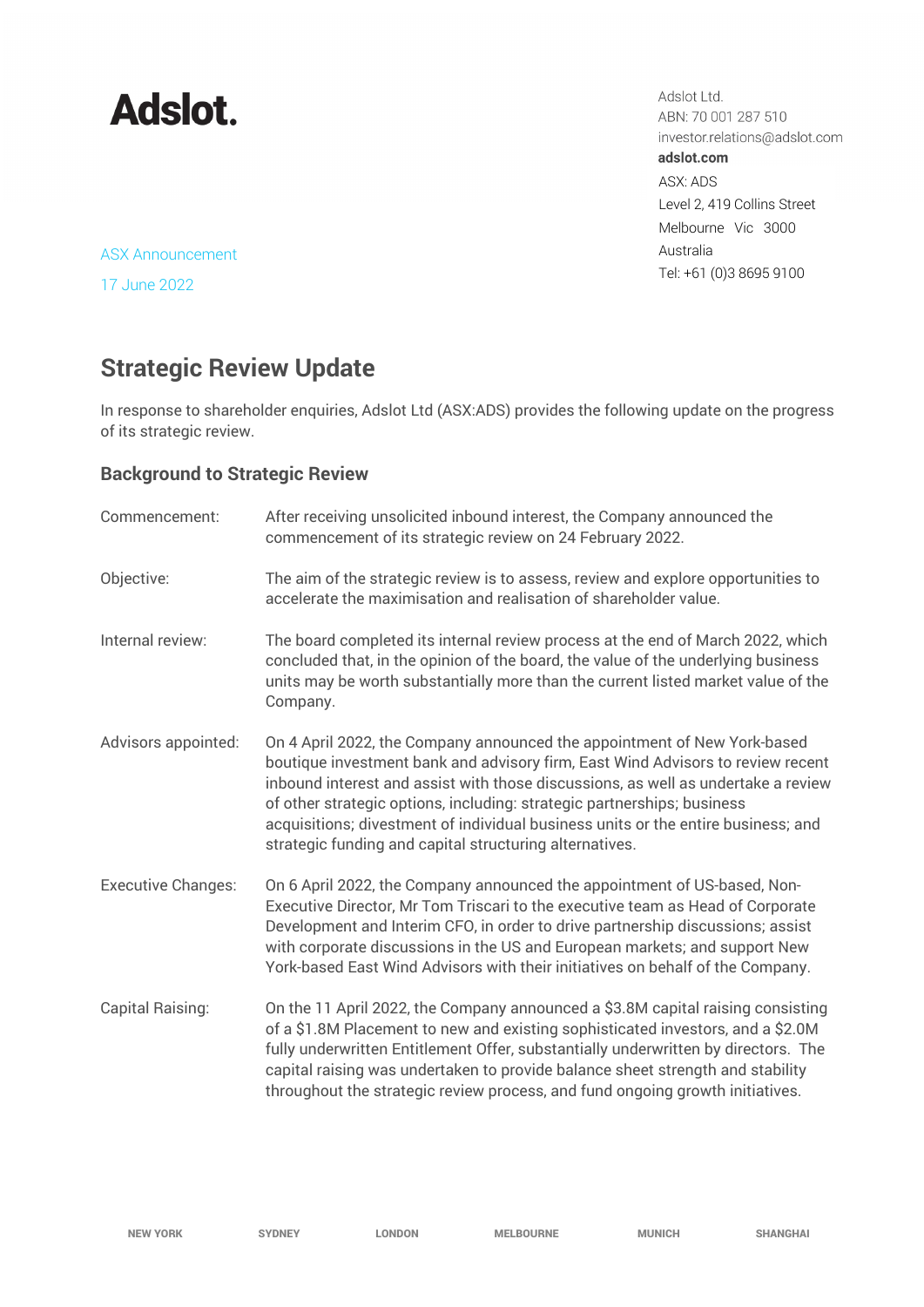### **Adslot**

#### **Strategic Review Update**

The Company is pleased to advise that the strategic review has been completed. The Company can confirm the following key insights that it has derived from the strategic review:

- The board continues to believe that the Company's current market capitalisation does not reflect the intrinsic value of the Company, either as a whole or as a sum of its parts;
- The Company's core assets of *Symphony* and *Adslot Media* are both well positioned, occupying positions of strategic value as the advertising industry undergoes significant change; and
- Multiple opportunities may exist to unlock greater shareholder value via strategic investment, sale of certain assets or a potential sale or merger of the Company as a whole.

Preparation to pursue multiple scenarios with industry players has now commenced, and the board believes this process may provide multiple options for shareholder value creation.

The Company notes that upon the successful closing of the Entitlement Offer on 6 May 2022, key members of the board and management team travelled to New York for extensive in-market meetings with the Company's advisors, clients and partners, and other interested parties – including a company that had expressed unsolicited interest in a potential transaction with the Company.

Discussions continue to progress with all parties, including with those that made an unsolicited approach to the Company. However, there is no certainty that these discussions or the ongoing process will lead to any particular outcome or transaction, and discussions and processes of this type regularly take substantial time to conclude.

The Company does not intend to provide any further updates to the market on this confidential process until such time as there is a material development that requires disclosure to the ASX as per the ASX Listing Rules.

#### **Key Commercial Opportunities**

Throughout the strategic review, the Company has remained focussed on progressing key commercial opportunities, in particular the activation of partner marketplaces for large agency clients in the USA and UK. These opportunities, if successful, are expected to be the primary drivers of substantial growth in TTV over the remainder of 2022 and will further enhance the strategic value of the Company.

The Company can confirm that these opportunities continue to progress. Further details will be provided, as is the Company's normal practice, in the Company's June quarterly trading update to be released by end of July 2022, unless there is a material development requiring disclosure as per ASX Listing Rules prior to that time.

 $FND -$